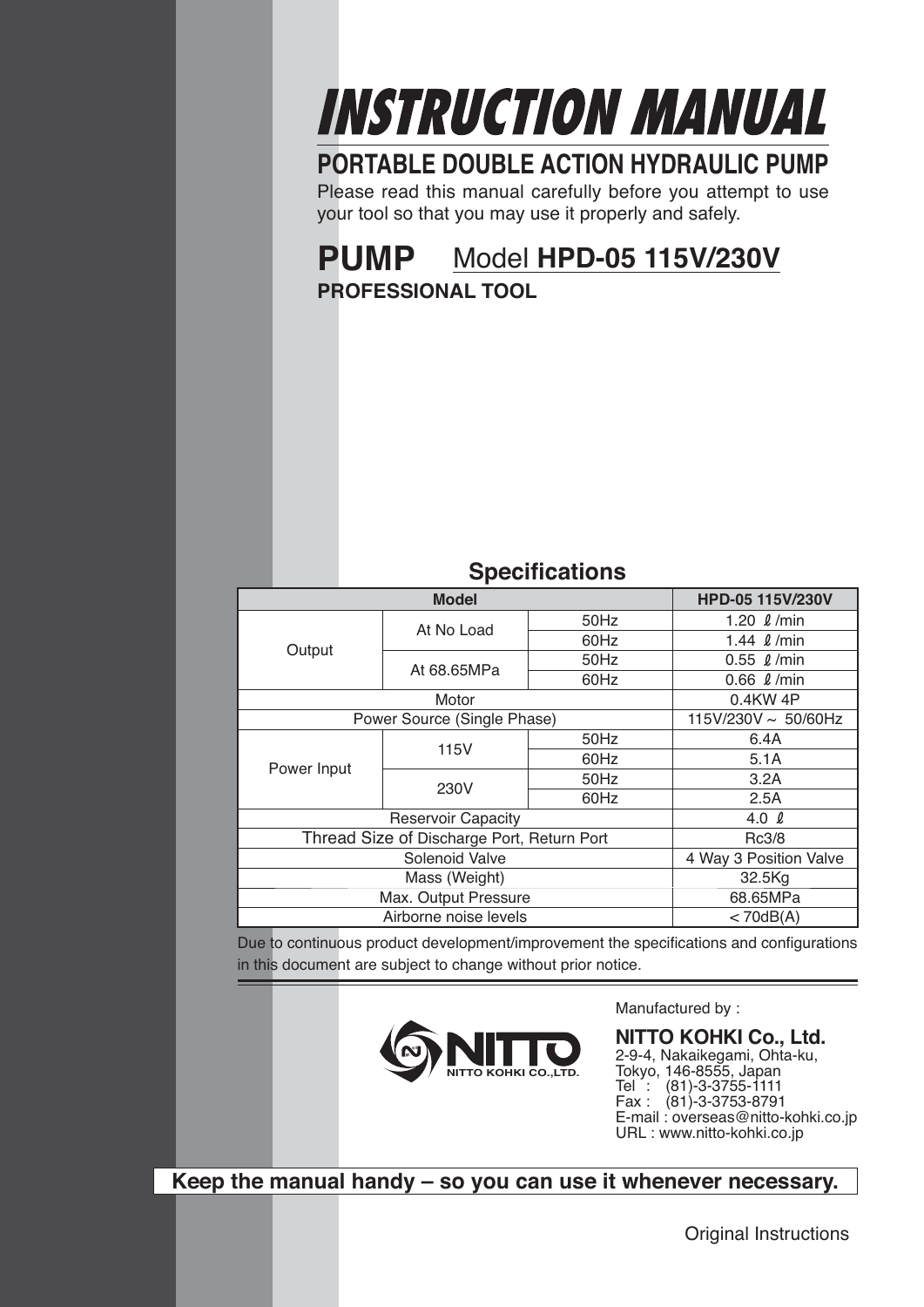Thank you very much for your purchase of this **Nitto Kohki product.**

Before using your tool, please read this manual carefully so that you may use it properly to get the most out of it.

**Please keep the manual handy - so you can use it whenever necessary.**

| $\cdot$ English | : Please ask your dealer or<br>distributor for instruction manual<br>in local language(s).                   |
|-----------------|--------------------------------------------------------------------------------------------------------------|
| German          | : Bitte fragen Sie Ihren Händler<br>nach eine Betriebsanleitung in<br>Landessprache.                         |
| · French        | : S'il vous plait, veuillez demandez<br>á votre foumisseur de manuel<br>instruction en langue locale.        |
| · Spanish       | : Por favor, cantacte con su<br>distribuidor para el manual de<br>instrucciones en español.                  |
|                 | · Portuguese: Por favor pessa ao seo agente<br>ou distribuidor o manual de<br>instrucces ih linguagen local. |
| · Italian       | : Per Manuale Istruzioni in lingua<br>locale Vi preghiamo di rivolgervi<br>al rivenditore o distributore.    |
| $\cdot$ Dutch   | : Vraag uw handelaar<br>om een nederladstalige<br>gebruiksaanwijzing.                                        |
| · Swedish       | : Be er lokala Åtreförsäljare eller<br>distributör om manualer pá<br>svenska.                                |
| · Danish        | : Venligst henvend Dem til den<br>danske distributør for instructions<br>manualer.                           |
| · Polish        | : Prosze pytac swojego dealera<br>lub dystrybutora o instrukcje<br>obslugi w jezyku localnym.                |
| 中文              | :請向當地供應商或経銷商詢問中<br>文使用説明書                                                                                    |

## **CONTENTS page**

| <b>IMPORTANT SAFETY INSTRUCTIONS FOR ALL</b>      |  |
|---------------------------------------------------|--|
|                                                   |  |
| <b>IMPORTANT SAFETY INSTRUCTIONS FOR PORTABLE</b> |  |
| DOUBLE ACTION HYDRAULIC PUMP 3                    |  |
|                                                   |  |
| 2. CHECK THE CONTENTS OF THE PACKAGE4             |  |
|                                                   |  |
|                                                   |  |
|                                                   |  |
|                                                   |  |
|                                                   |  |
|                                                   |  |
|                                                   |  |
|                                                   |  |

# **PICTOGRAM**

 Warning: It might be dangerous to operate the tool if  $\blacktriangle$  the instructions supplied are not followed.



 Using this tool improperly could result in serious injury. Read the instruction manual before using.



Always wear suitable eye protection.



Always wear suitable hearing protection.

Always wear respiratory protective equipment (PPE).

 Always wear protective gloves for protection of hands from Vibration and Shock.

The following Safety notations are used throughout the manual to highlight safety precautions for the user and for the tool.

| $\Lambda$ WARNING: | Indicates a potentially hazardous situation which, if not avoided by following the<br>instructions given, could result in death or serious injury.   |
|--------------------|------------------------------------------------------------------------------------------------------------------------------------------------------|
| $\Lambda$ CAUTION: | Indicates a potentially hazardous situation which, if not avoided by following the<br>instructions given, could result in injury or material damage. |

Please note, however, that failure to observe safety precautions under the "**A Caution**" category could result in a serious occurrence depending on the situation: please observe all safety precautions in the manual. **Caution**: Important precautions for tool setup, operation and maintenance.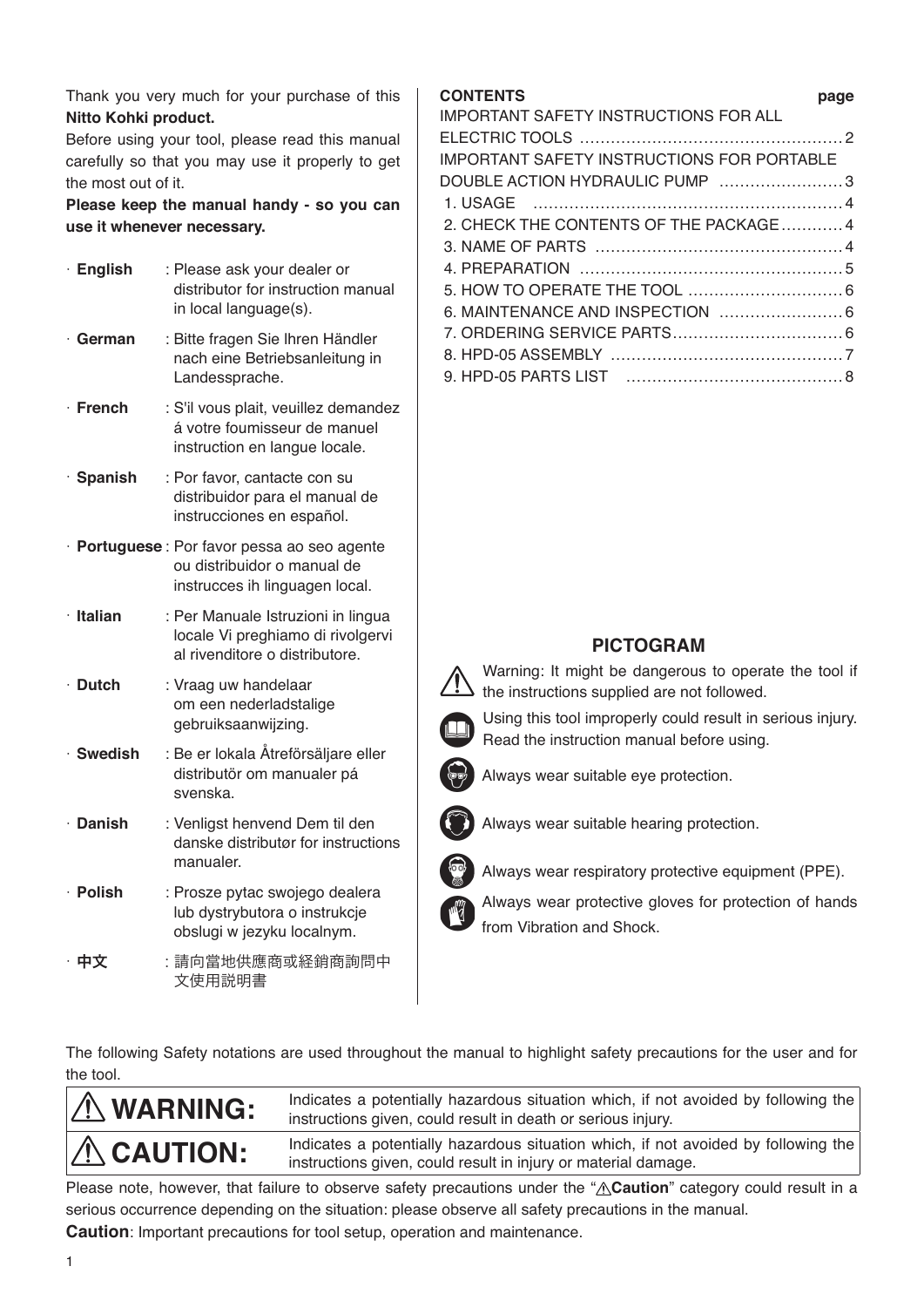# **IMPORTANT SAFETY INSTRUCTIONS FOR ALL ELECTRIC TOOLS**

# **WARNING**

When using electric tools, basic safety **precautions should always be followed to reduce risk of fire, electric shock, personal injury and the like, including the following.**

# **(1) Keep work area clean.**

● Cluttered work areas and benches invite accidents and injuries.

#### **(2) Consider work area environment.**

- Do not expose tools to rain. Do not use tools in damp or wet locations.
- Keep work area well lit.
- Do not operate near flammable liquids or in gaseous or explosive atmospheres.

#### **(3) Be cautious about electric shock.**

● When using electric tools, do not touch any which is earthed. (Ex. Pipe, heating apparatus, microwave oven, outside frame of refrigerator)

#### **(4) Keep children away.**

- Also all visitors should be kept away from work area.
- Do not let visitors contact the tool, compressor or connecting hoses.

#### **(5) Store idle tools.**

● When not in use, tools should be stored in dry, and locked-up places out of reach of children.

#### **(6) Do not force tool.**

● It will do the job better and safer at the rate which it was designed.

# **(7) Use right tool.**

- Do not force a small tool of attachment to do the job of a heavy-duty tool.
- Do not use tool for a purpose not intended.

#### **(8) Dress properly.**

- Do not wear loose clothing or accessories. They can be caught in moving parts.
- Non-skid footwear is recommended.
- Wear protective hair covering to contain long hair.

#### **(9) Always wear eye protection.**

● Everyday eyeglasses only have impact resistant lenses. They do not protect eyes. Also use face or dust mask, if operations create dust.

#### **(10) Do not abuse cable.**

- Never carry tool by connecting cable or yank on hose to disconnect.
- Do not place a cable near a place with high heat, oil, and sharp edge.

# **(11) Secure work.**

● Use clamps or a vise to hold workpieces when practical. It is safer than using your hand and it frees both hands to operate tool.

#### **(12) Do not overreach.**

● Keep proper footing and balance at all times.

## **(13) Cautious maintenance is necessary for electric tools.**

- Always maintain blades and keep it work well so that safe and efficient work can be done.
- Follow the instruction manual for oiling or change of accessories.
- Check the cable regularly. Contact the sales agents to repair it when it is defective.
- When an extension cable is used, check regularly and change it when it is damaged.
- The grip should be kept dry and clean. Maintain it so well that it does not carry oil or grease.

# **(14) Switch off and take off the plug for the following:**

- Not in use.
- When you change blades, grinding stone and bit.
- Any danger is anticipated.

#### **(15) Remove spanners, wrenches etc., after adjustment.**

● Make sure that spanners, wrenches etc., which are used for adjustment are removed before switching on.

#### **(16) Always avoid unexpected start.**

- Do not carry the tool with a finger on the switch when the power supply is on.
- Make sure that the switch is off before plugging in.

#### **(17) Use a cabtyre cable or a cabtyre extension cable when it is used outside.**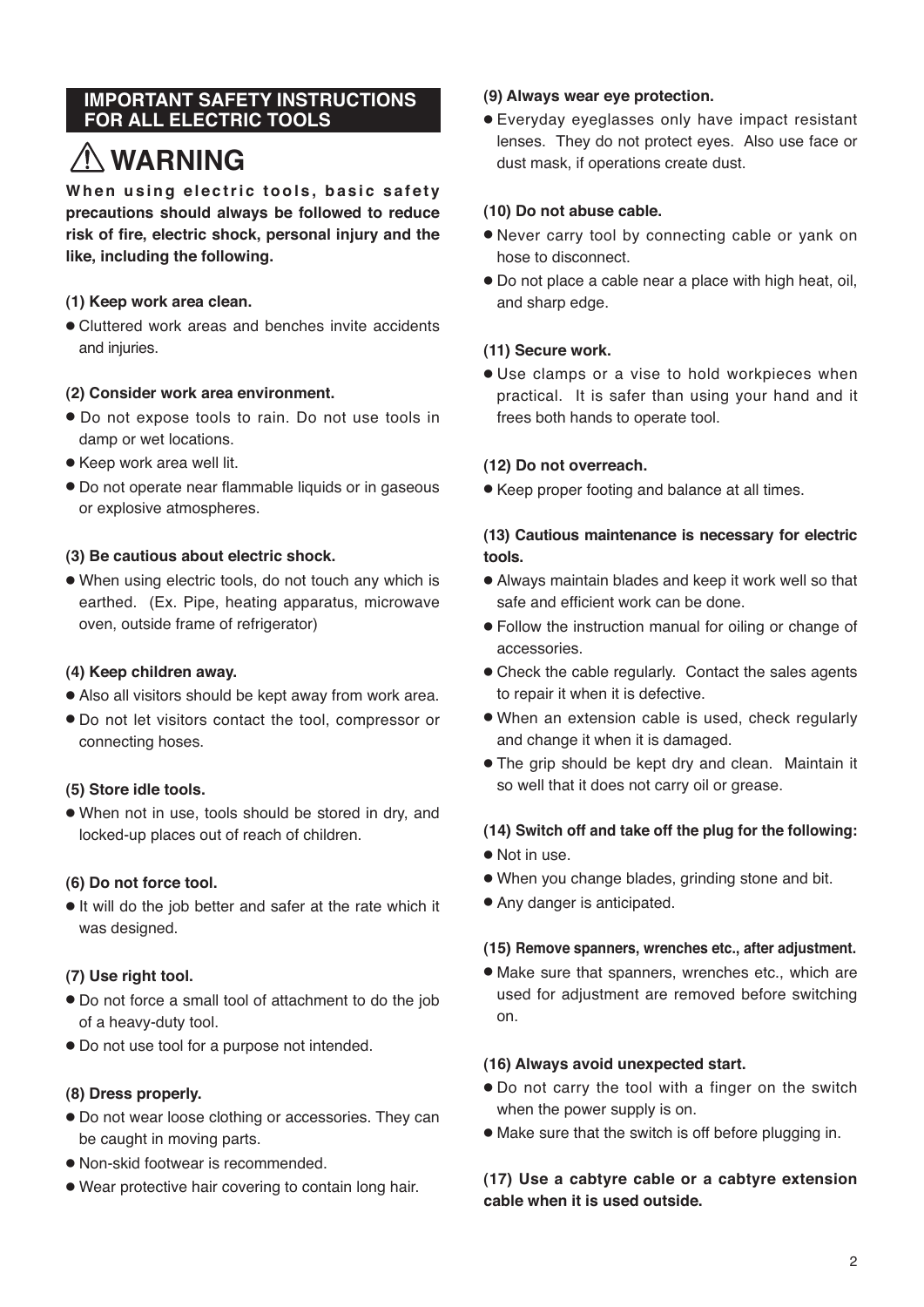## **(18) Stay alert.**

- Watch what you are doing.
- Bear in mind the way of handling/operation and the circumstances of the surrounding area.
- Use common sense.
- Do not operate tool when you are tired.

# **(19) Check damaged parts.**

- Before further use of the tool, an accessory or other part that is damaged should be carefully checked to determine that it will operate properly and perform its intended functions.
- Check for alignment of moving parts, binding of moving parts, breakage of parts, mounting and any other conditions that may affect its operation.
- An accessory or other part that is damaged or inoperable should be properly repaired or replaced. When a switch becomes out of order, repairs should be performed only by the sales agent from whom you purchased the tool or an authorized dealer.
- Do not use electric tools which cannot be activated or stopped with a switch.

#### **(20) Use recommended accessories.**

● Consult this manual or the sales agent from whom you purchased the tool or an authorized dealer for recommended accessories. The use of improper accessories may cause risk of injury to persons.

#### **(21) Repairs by authorized personnel.**

- This tool should not be modified as it meets safety requirements.
- Any repairs to the tool or installation of replacement parts should be performed only by the sales agent from whom you purchased the tool or an authorized dealer.
- Failure to utilize the expertise of the sales agent from whom you purchased the tool or an authorized dealer or, failure to use genuine replacement parts, may result in an increased risk of injury to the user and may invalidate your warranty.

# **IMPORTANT SAFETY INSTRUCTIONS FOR PORTABLE DOUBLE ACTION HYDRAULIC PUMP**

# **WARNING**

- **Use of power is limited to the power source specified by the rating plate.**
- **Warning this machine must be earthed.**
- **Check the earth leakage breaker.**

Prior to use, check whether the power source is provided with earth leakage breakers to prevent electric shocks as prescribed in industrial safety and health regulations and electrical installations technical standards.

- **The earth lead must not be connected to a gas pipe. This may cause an explosion.**
- **Make sure the Earth Clip and earth lead are not faulty.**

If you have a tester or insulation resistance meter, check for continuity between the Earth Clip and the metal part of the body. Burying an earth rod or earth plate in the ground and connecting the earth lead is a job for a qualified electrician so you should consult a nearby electrical contractor.

# ● **Do not modify the power plug.**

If the power plug does not suit the power outlet, have a qualified electrician install a suitable outlet. Never modify the power plug which is connected to the tool. Mistaking the earth lead to electrocution. With or without yellow stripes, a lead with green insulation is an earth lead.

If the cord or power plug is replaced, do not connect the earth lead to a terminal which is carrying an electric current.

If you do not understand this explanation, or if you do not know whether your tool is properly earthed, please consult a qualified electrician.

# ● **Extension cord should be selected after ensuring the diameter is compatible with the length of the extension.**

Beware of extremely long power cord (particularly wound up thin cords) as they may cause drops in voltage which weaken the magnetism, adversely affecting the performance and function of the tool, Do not share the extension cord with any other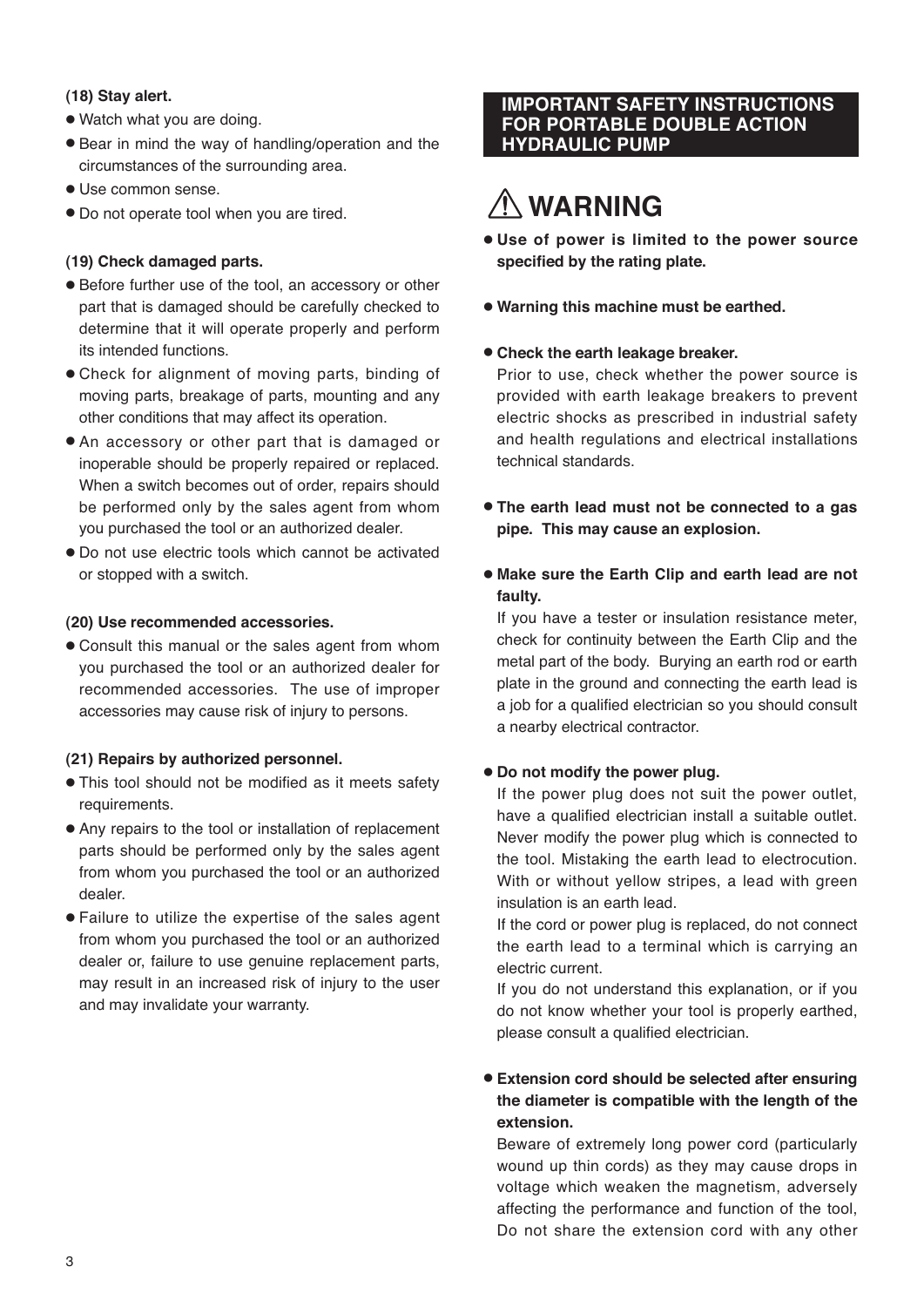electric machine tools.

#### ● **115V**

|                 | <b>Extension Cable</b>        |
|-----------------|-------------------------------|
| Max. Length     | Nominal cross-sectional areas |
| 10 <sub>m</sub> | 2.0 $mm2$ or more             |
| 20 <sub>m</sub> | $3.5$ mm <sup>2</sup> or more |
| 35 <sub>m</sub> | $5.5$ mm <sup>2</sup> or more |
| 50 <sub>m</sub> | 8.0mm <sup>2</sup> or more    |

● **230V**

|                 | <b>Extension Cable</b>        |
|-----------------|-------------------------------|
| Max. Length     | Nominal cross-sectional areas |
| $20 \text{ m}$  | 2.0 $mm2$ or more             |
| 40 m            | $3.5$ mm <sup>2</sup> or more |
| 50 <sub>m</sub> | $5.5$ mm <sup>2</sup> or more |

#### ● **Do not leave the tool while it is operating.**

If you leave the workplace, switch off the tool and remove the power plug from the supply. Do not leave the area until the tool comes to a complete stop.

● **Do not remove any labels or name plates from the tool.**

If a label or name plate has been damaged or is missing, contact the sales agent from whom you purchased the tool or an authorized dealer to obtain a replacement.

#### ● **The maximum Output pressure.**

The maximum usage pressure of the Pump is 68.65MPa (700 $kgf/cm^2$ ). Use the actuator, the allowable maximum pressure of which is 68.65MPa  $(700$ kgf/cm<sup>2</sup>) or more.

#### ● **Temperature control**

After continuous use for an extended period, the unit will become hot and the oil in the Pump will also be heated. The oil temperature should not be allowed to exceed 70˚C (158˚F) .

# ● **Replacement of Hydraulic Oil by Ambient Temperature.**

In the case that the standard hydraulic oil, V.G.(viscosity index) 32, cannot work properly due to the ambient temperature, replace with the suitable hydraulic oil in accordance with the table below.



# **1. USAGE**

The Pump is the hydraulic power supply device generated by our own double action hydraulic actuator. The suitable actuator is SELFER ACE series.

# **2. CHECK THE CONTENTS OF THE PACKAGE**

Check the contents and make sure that the tool does not have any damage due to an accident during the transportation, if any. The contents should correspond to the list as follows. Just in case there are some damages or missing parts, contact the sales agent from whom you purchased the tool or an authorized dealer.

#### **HDP-05**

| <b>Package Contents</b>          | Qty  | <b>Check</b> |
|----------------------------------|------|--------------|
| PUMP HPD-05                      | 1set |              |
| Oil Cap                          |      |              |
| <b>Hand Grip</b>                 |      |              |
| Hex. Socket Head Cap Screw 6X20  | 2    |              |
| Hex. Socket Screw Key 8          |      |              |
| Hex. Socket Screw Key 5          |      |              |
| <b>Instruction Manual</b>        |      |              |
| How to mount the Hand Grip       |      |              |
| <b>Declaration of Conformity</b> |      |              |

# **3. NAME OF PARTS**



(Fig. 1)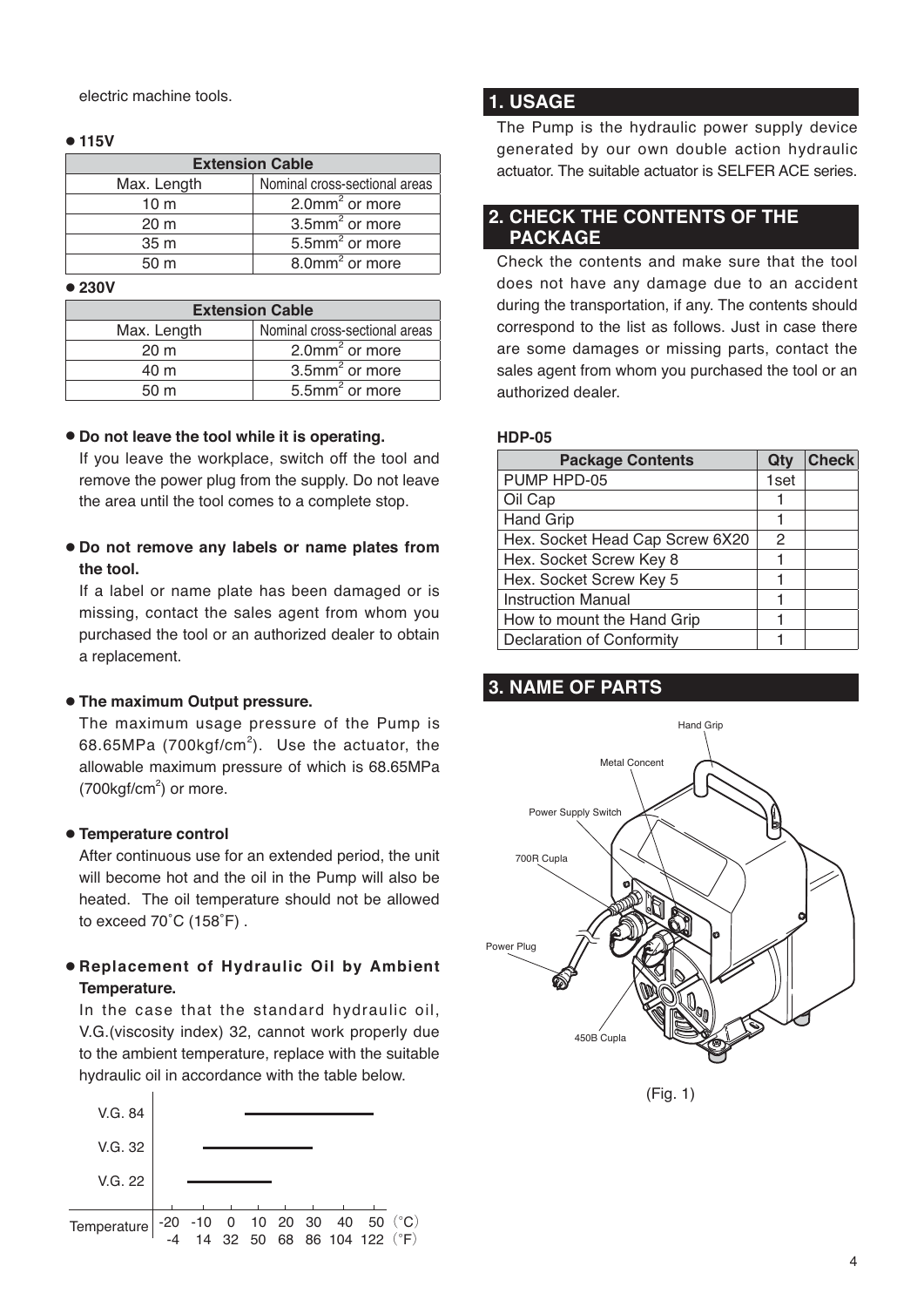# **4. PREPARATION**

# **4-1. ATTACHING ACCESSORIES**

(1) Fix the Hand Grip (TQ03239).

(2) Disconnect the plug Rc3/8 from the Pump oiling port, and replace the Oil Cap with the new one supplied as an accessory.

Negligence of this procedure will cause abnormal heat, noise and other accidents, and the specified performance will not be obtained. (Fig. 2)

The plug Rc3/8 should be set to the original position during transportation.

# **4-2. INSTALLATION**

Install the Pump in a well-ventilated level position, with low humidity and little dust.

#### **4-3. CHECK THE OIL LEVEL**

Check that the oil level is above the center on the Oil Level Gauge. If there is insufficient oil, top up to the "H" level with the Oil: ISO V.G. 32 (equivalent to #90 turbine oil)





# **4-4. HOSE CONNECTIONS**

(1) Connect the hoses between the Selfer Ace and the Pump. The 700R Cupla is used on the discharge side (high pressure) and the 450B Cupla goes to the return side (low pressure). Make the connections as follows. (Fig. 3)

#### To Prevent Malfunction

- Before connecting the Cuplas, ensure they are well cleaned and free of dust and foreign matter.
- When disconnecting always fit the supplied dust caps.

# 【 **700R** 】

- ◎ Connection : Align the two−−marks of both sleeves of Cupla, force inwards and once fully depressed rotate Cupla sleeve 90 degrees. This will fully lock the Cupla in position.
- ◎ Disconnection : To disconnect re-align the two−− marks on the Cupla sleeves and the Cupla will disconnect.

#### 【 **450B** 】

- ◎ Connection : Align the slot on socket sleeve with the lock pins, draw back the sleeve and push over the plug. Release the sleeve and then rotate the sleeve 90 degrees.
- ◎ Disconnection : To disconnect rotate the sleeve until slot and pins are aligned then simply pull back sleeve.







(Fig. 3)

(2) Connect the Switch Cord to the Selfer Ace and Pump. (Fig. 4)

(3) Connect the Power Plug which is coming from the Pump to the power source. (Fig. 4)



(Fig. 4)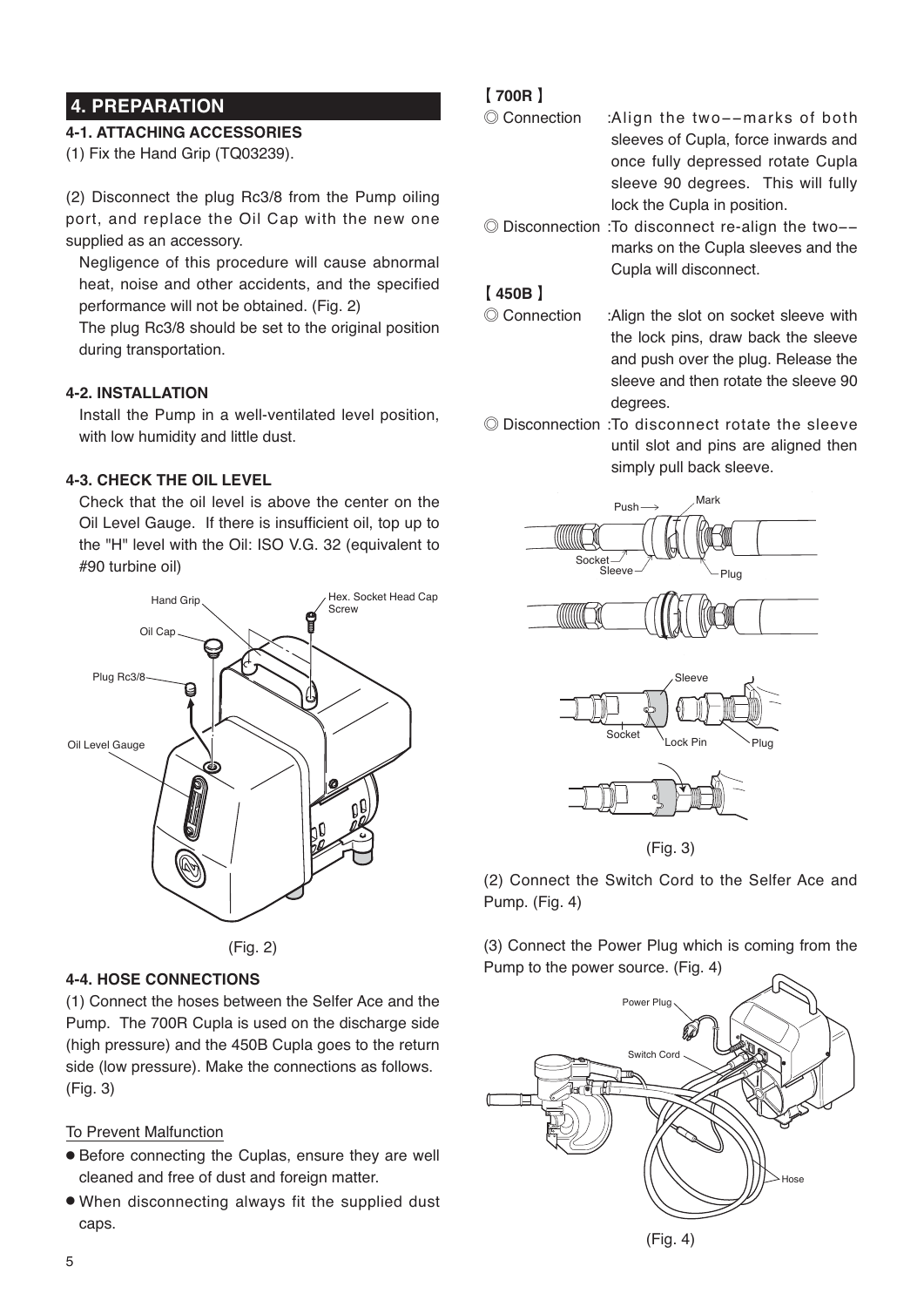# **5. HOW TO OPERATE THE TOOL**

# **WARNING**

# ● **Don't pressurize the Pump independently.**

If the Pump is by itself, or the hoses are not connected to the Selfer Ace, the Pump must not be started. Otherwise the valves may be forced out of the Cuplas.

# **START AND STOP**

Use the switch on SELFER ACE to start and stop these operations. Refer to the instruction manual of SELFER ACE for details.

# **6. MAINTENANCE AND INSPECTION**

# **WARNING**

- **The Power Plug must be removed from the power supply during maintenance and inspection.**
- **All attached parts should be checked periodically for loose screws, etc. Any loose screws should be tightened securely.**

## **6-1. OIL CHANGE**

Initial oil replacement should be done after operation for fifty hours. Subsequent replacement should be made at intervals of five hundred hours.

# **6-2. WIRING DIAGRAM AND OIL CIRCUIT DIAGRAM**



(Fig. 5)



# **7. ORDERING SERVICE PARTS**

In ordering parts and components from the sales agent from whom you purchased the tool or an authorized dealer, give each part number, part name and quantity required.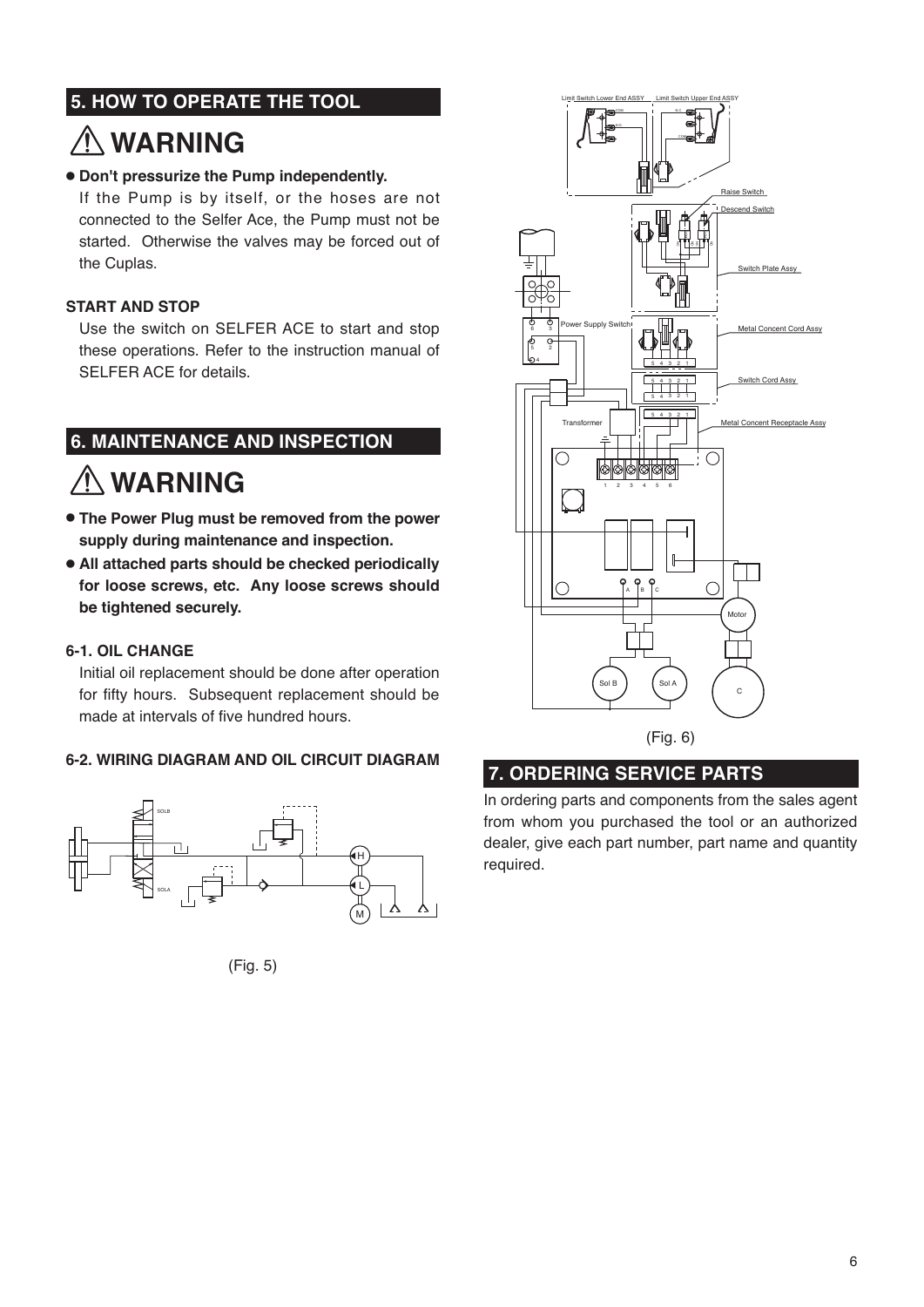

# A WARNING **WARNING**

Do not take the Tool apart. Contact an authorized Nitto dealer for all service and repair of the Tool. Do not take the Tool apart. Contact an authorized Nitto dealer for all service and repair of the Tool. This diagram is for your reference only. Do not attempt to service or repair the Tool. This diagram is for your reference only. Do not attempt to service or repair the Tool. Improper service and repair can cause accidents and service injuries. Improper service and repair can cause accidents and service injuries. Never attempt service or repair the Tool yourself. Never attempt to modify the Tool. Never attempt to modify the Tool.

Ε (113) (112)

116<br>11

 

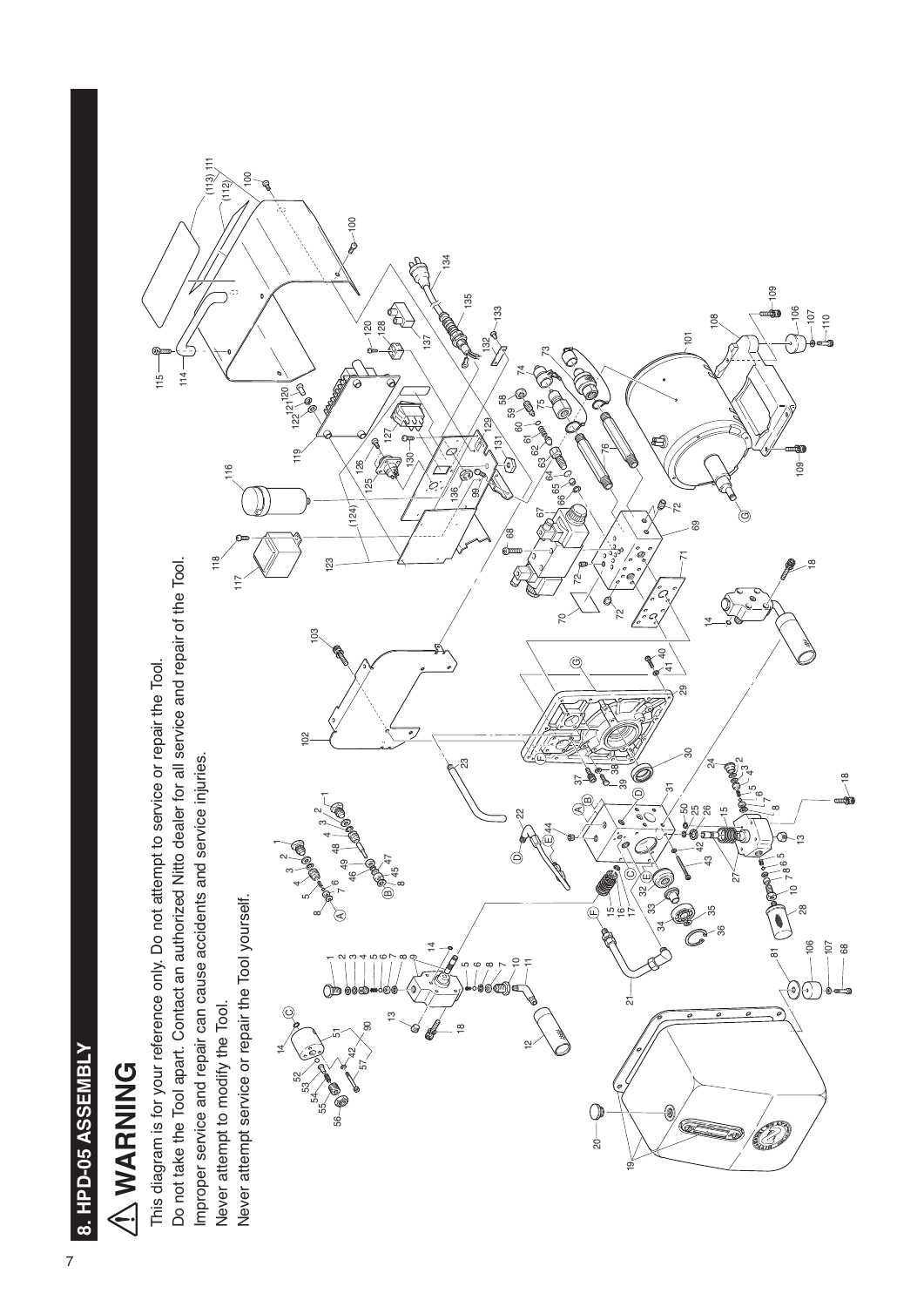# 9. HPD-05 PARTS LIST **9. HPD-05 PARTS LIST**

The part numbers with  $($   $)$  are included in the Assly parts written above them. The part numbers with ( ) are included in the Ass'y parts written above them.

| <u>ş</u>                         | Part No.       | <b>Description</b>                          | Qty            | Price | <u>o</u>                | <b>Irt No.</b><br><b>Pa</b> | Description                                 | Qty    | Price | <u>o</u>           | Part No.           | <b>Description</b>                 | Price<br>Qty      |
|----------------------------------|----------------|---------------------------------------------|----------------|-------|-------------------------|-----------------------------|---------------------------------------------|--------|-------|--------------------|--------------------|------------------------------------|-------------------|
|                                  | TP05874        | Check Set Plug                              | 4              |       | 46                      | TP06617                     | O-Ring P-6                                  |        |       | 109                | TQ03329            | Hex. Socket Head Cap Screw 5x15    | ω                 |
| $\sim$                           | TP05873        | 2L<br>$\circ$<br>군<br>Back-up Ring          | LO             |       | 47                      | TP06618                     | P-6 T2<br>Back-up Ring                      |        |       | 110                | <b>TP10953</b>     | Hex. Socket Head Cap Screw 6x18    | $\mathbf{\Omega}$ |
| က                                | TP05872        | O-Ring P-10                                 | LO.            |       | 48                      | TP06619                     | Spool                                       |        |       |                    | TB08782            | Cover Ass'y (115V)                 |                   |
| 4                                | TP05871        | Delivery Valve                              | 5              |       | $\overline{6}$          | TP06620                     | Valve Sleeve Plate                          |        |       | F                  | TB08785            | (230V)<br>Cover Ass'y              | set               |
| 5                                | TP05870        | Spring 0.3×5×7                              | $\sim$         |       | 50                      | TP05949                     | O-Ring P-7                                  |        |       |                    | TQ12861)           | Label Model Number (115V)          |                   |
| ဖ                                | CP00800        | Ball 1/4                                    | ∣ト             |       | 52                      | TP06633                     | <b>Ball 5/16</b>                            |        |       | 112                | TQ12865)           | Label Model Number (230V)          | ↽                 |
| $\overline{ }$                   | TP05869        | Valve Seat                                  | $\overline{ }$ |       | 53                      | TP07966                     | <b>Ball Retainer</b>                        |        |       | 113                | TQ12860)           | Label Warning                      | ┯                 |
| ${}^{\circ}$                     | <b>TP05868</b> | Packing                                     | $\infty$       |       |                         | TP07967                     | N<br>Spring 2x7x25                          |        |       | 116                | TQ06227            | Condenser MAB-MKP40/330            | ┯                 |
| တ                                | <b>TA9A586</b> | Cylinder Piston Sub Ass'y                   | 2set           |       | $\frac{5}{4}$           | TQ03407                     | Hex. Socket Set Screw with Flat Point 12x15 |        |       | 717                | TQ06226            | Transformer 115V/24V 0.416A (115V) |                   |
| ₽                                | TP05875        | <b>Suction Valve</b>                        | S              |       | 56                      | TP05422                     | Hex. Nut M12                                |        |       |                    | TQ06233            | Transformer 230V/24V 0.416A (230V) |                   |
|                                  | TP05876        | Elbow PT1/8xPF1/4                           | $\sim$         |       | 58                      | TP14009                     | Hex. Nut M12x1                              |        |       | 118                | TP06290            | Pan Head Screw 4x8                 | $\sim$            |
| $\frac{\infty}{\tau}$            | TP05877        | Filter                                      | $\sim$ $\sim$  |       | ြို့                    | TP14279                     | Adjust Screw                                |        |       | $\frac{9}{11}$     | <b>TB04726</b>     | Print Board                        | set               |
| ုက္                              | TP05863        | PT1/4<br>Hex. Socket Set Screw              |                |       | $\mbox{6}$              | TP11241                     | O-Ring P-7                                  |        |       | 120                | LP30251            | Pan Head Screw 4x16                | 5                 |
| $\overline{4}$<br>$\frac{15}{1}$ | TP05878        | O-Ring P-8                                  | ო              |       | $\overline{6}$          | TP14269                     | Spring 7.4x20x2                             |        |       | $\frac{1}{2}$      | TP04234            | Spring Washer M4                   | 4                 |
|                                  | TP05865        | Piston Spring                               | S              |       | 62                      | <b>TA98852</b>              | Relief Valve Sub Ass'y                      |        |       | 122                | LP30299            | Washer M4                          | 4                 |
|                                  | <b>TP05866</b> | Spring Seat                                 | $\sim$         |       | ြို့                    | TP14267                     | Relief Valve Body                           |        |       | 123                | TB04724            | Switch Plate Sub Ass'y             | set               |
|                                  | TP05867        | Retaining Ring E-64                         | $\sim$         |       | 64                      | TP12010                     | O-Ring P-14                                 |        |       | 124                | TQ06222)           | Label Power Supply                 |                   |
|                                  | TQ03341        | $6\times30$<br>Hex. Socket Head Cap Screw   | 은              |       | 65                      | TP14266                     | Seat<br>Relief Valve                        |        |       | 125                | TB04728            | Metal Consent Receptacle Ass'y     | 1set              |
|                                  | TA97817        | Oil Tank Ass'y                              | 1set           |       | 89                      | TP14265                     | Copper Washer 6x16x0.8                      |        |       | 126                | TP00056            | Pan Head Screw 3x6                 | 4                 |
|                                  | TA92456        | Steel Pipe Ass'y                            | 1set           |       | 67                      | TQ03463                     | Solenoid Valve (115V)                       |        |       | 127                | TQ06225            | Snap-in Switch LLK25L-2            | ᠇                 |
|                                  | TA94198        | Steel Pipe Ass'y                            | 1set           |       |                         | TQ03464                     | 230V<br>Solenoid Valve                      |        |       | 128                | TQ06228            | Ceramic Connector 2-402Z-2         | ┯                 |
|                                  | TQ03234        | Drain Pipe                                  |                |       | 89                      | TP06217                     | Hex. Socket Head Cap Screw 6x25             | ဖ      |       | 129                | LP13557            | Label Earth                        |                   |
|                                  | TP07963        | Check Set Plug                              | ┯              |       | 69                      | TQ03249                     | Manifold                                    |        |       | 130                | LP08489            | Pan Head Screw 4x6                 | $\sim$            |
|                                  | TP07962        | WR-11<br><b>Retaining Ring</b>              |                |       | $\overline{70}$         | TQ12864                     | Label Warning Relief Valve                  |        |       | $\frac{5}{1}$      | TP08584            | Hex. Nut M8                        | ┯                 |
|                                  | TP07961        | Spring Seat                                 | ┯              |       | $\overline{r}$          | TQ03248                     | Gasket                                      | ┯      |       | 132                | TP04769            | Plate Serial Number                | ┯                 |
|                                  | TA9A603        | (L) Cylinder Piston Sub Ass'y               | 1set           |       | $\frac{2}{73}$          | TP06597                     | Hex. Socket Set Screw PT1/8                 | 4      |       | 133                | TP05136            | Drive Rivet No.2x4.8               | $\sim$            |
|                                  | TP07964        | Suction Filter                              |                |       |                         | CA94119                     | 700R-3P Ass'y                               | 1set   |       | 134                | TB04725            | Cabtyre Cord Ass'y                 | set               |
|                                  | TQ03233        | <b>Bracket</b>                              | ↽              |       | $\overline{7}$          | CB09421                     | 450B-3P-D Ass'y                             | 1set   |       | 135                | TQ02644            | Cord Stopper BS-PF 5380 1005       |                   |
|                                  | TP05856        | S25×38×8<br>Oil Seal                        |                |       | $\overline{5}$          | CA82240                     | 450B-3P Ass'y                               | set    |       | 136                | TQ06435            | Lock Nut 5380-1008                 |                   |
|                                  | TQ03232        | Pump Body                                   | ↽              |       | 76                      | TQ03238                     | Cupla Joint                                 | 2<br>2 |       | 137                | TQ06229            | <b>Terminal Block</b>              | 5                 |
|                                  | TP09671        | Yoke Type Track Roller                      | ┯              |       | $\overline{\circ}$      | TQ13224                     | Spacer 6.5×28×8                             |        |       |                    |                    |                                    |                   |
|                                  | TP09672        | Distance Collar                             |                |       | $\overline{\mathbf{6}}$ | <b>TB09036</b>              | Unloader Valve Ass'y                        | 1set   |       |                    |                    |                                    |                   |
|                                  | TP05928        | <b>Ball Bearing</b>                         | ٣              |       | 42                      | (TP00513)                   | Spring Washer M5                            | ω      |       |                    |                    |                                    |                   |
|                                  | TP09673        | Retaining Ring E10                          |                |       | 51                      | (TQ13301)                   | Unloader Valve                              |        |       |                    |                    |                                    |                   |
|                                  | CP01086        | Internal Retaining Ring C-42                |                |       | $\overline{57}$         | (TP05882)                   | Hex. Socket Head Cap Screw 5x35             | ω      |       |                    |                    |                                    |                   |
|                                  | TQ03340        | Hex. Socket Head Cap Screw 6x25             | $\infty$       |       | 99                      | LQ00444                     | Pan Head Screw 4x6                          | 4      |       |                    | <b>ACCESSORIES</b> |                                    |                   |
|                                  | TP05853        | Seal Washer W5                              | 4              |       | $\overline{100}$        | LQ00190                     | Pan Head Screw 4x8                          | 4      |       | $\dot{\mathsf{z}}$ | Part No.           | <b>Description</b>                 | Price<br>dty      |
|                                  | TP13247        | Hex. Head Bolt 5×22                         | 4              |       | $\overline{5}$          | TB04722                     | Motor Ass'y (115V)                          | 1set   |       | $\infty$           | TP05929            | Oil Cap KRM-A1                     |                   |
|                                  | TP02863        | $5 \times 20$<br>Hex. Socket Head Cap Screw | င္             |       |                         | TB04735                     | (230V)<br>Motor Ass'y                       | 1set   |       | 114                | TQ03239            | Hand Grip                          | ᠇                 |
|                                  | TP05950        | Copper Washer                               | ဗု             |       | 102                     | TQ03250                     | Partition                                   |        |       | 115                | TP03086            | Hex. Socket Head Cap Screw 6x20    | Ν                 |
| $\frac{2}{3}$<br>$\frac{3}{4}$   | TP00513        | Spring Washer M5                            | 4              |       | $\overline{103}$        | TQ03327                     | Hex. Socket Head Cap Screw 5x10             | 4      |       |                    | TP03249            | Hex. Socket Screw Key 8            |                   |
|                                  | TP05857        | Hex. Socket Head Cap Screw 5x70             | 4              |       | 106                     | TP05925                     | Mount Foot                                  | 4      |       |                    | TP04004            | S<br>Key<br>Hex. Socket Screw      |                   |
| 45                               | TP06597        | Hex. Socket Set Screw PT1/8                 | N              |       | 107                     | TP05926                     | Washer 6.5x10x1                             | 4      |       |                    | TQ12862            | <b>Instruction Manual</b>          |                   |
|                                  | TP06616        | Valve Sleeve                                |                |       | 108                     | TQ13226                     | Condenser Box                               |        |       |                    | TQ12863            | Declaration of Conformity          |                   |

| <u>o</u>       | Part No.          | <b>Description</b>                      | Qty Price |
|----------------|-------------------|-----------------------------------------|-----------|
| ຊ              |                   | TP05929   Oil Cap KRM-A1                |           |
| $\frac{4}{11}$ | TQ03239 Hand Grip |                                         |           |
| 115            |                   | TP03086 Hex. Socket Head Cap Screw 6×20 |           |
|                |                   | TP03249 Hex. Socket Screw Key 8         |           |
|                |                   | TP04004 Hex. Socket Screw Key 5         |           |
|                |                   | TQ12862   Instruction Manual            |           |
|                |                   | TQ12863 Declaration of Conformity       |           |